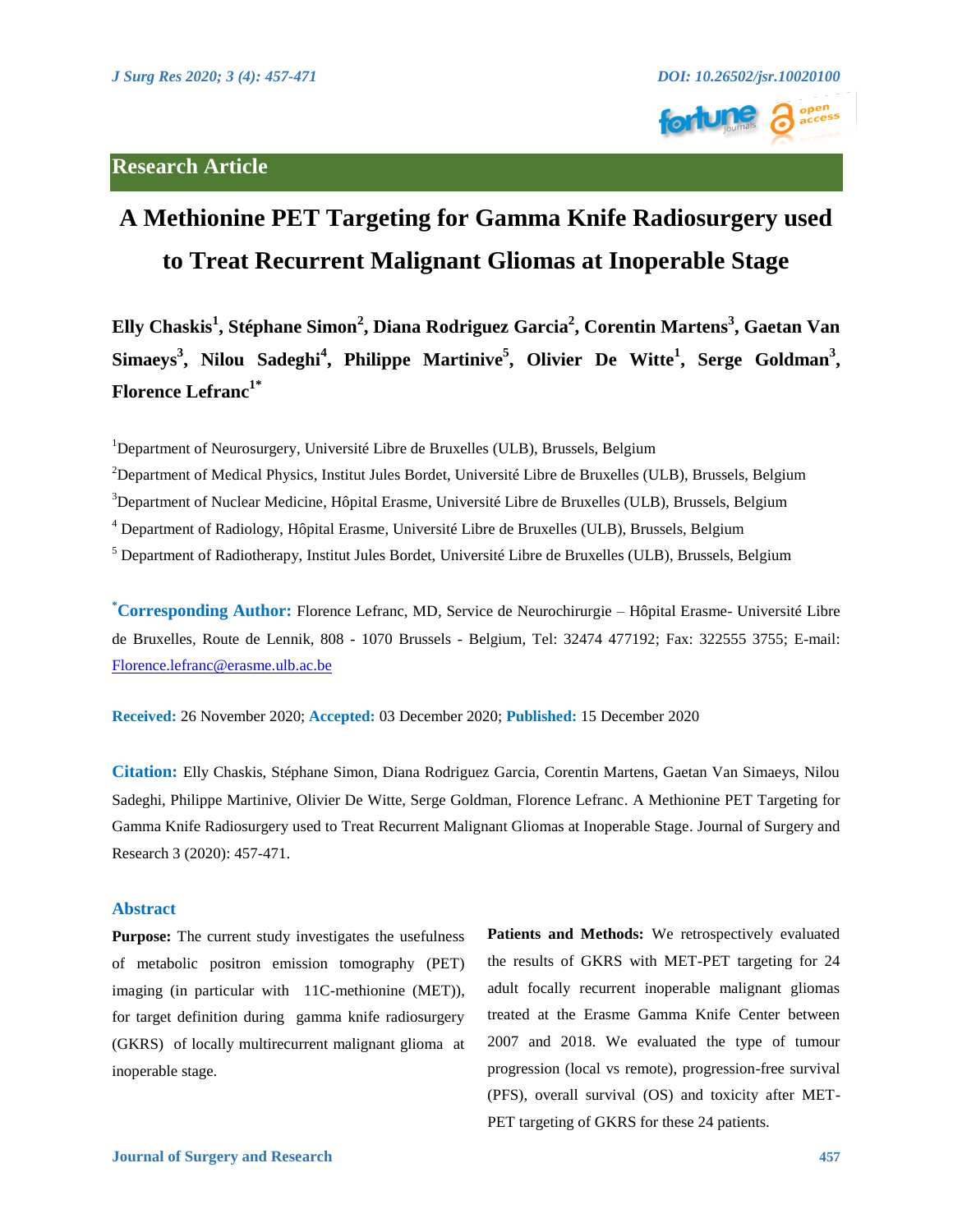**Results:** The median PFS after GKRS for the 24 patients with malignant gliomas was 5.5 (2-46) months and 4.5 (3-10), 4.5 (2-8) and 13.5 (2-46) months for glioblastoma, anaplastic glioma and grade II glioma patients, respectively. The median OS from the GKRS procedure for patients with recurrent glioblastomas (n=12) was 18 (6-45) months, 8 (6-184) months for anaplastic gliomas (n=6), and 22 (16-65) months for grade II gliomas (n=6). All patients with grade III and II multirecurrent gliomas (n=12) showed an early favourable local metabolic response, while this response was observed only in  $6/12$  of the glioblastomas. However, the majority  $(9/12=75%)$  of these grade II/III glioma patients further developed new lesions. GKRS treatment was associated with diverse chemotherapies in more than 50% (13/24) of cases. Post-GKRS radionecrosis was observed in only one patient.

**Conclusion:** Based on a limited series of 24 patients, our study shows, for the first time, the GKRS-induced metabolic response in focally recurrent inoperable malignant gliomas. GKRS could be part of the multidisciplinary approach for multirecurrent malignant gliomas that cannot be anymore treated by surgery.

**Keywords:** Gamma knife radiosurgery; Gliomas; Methionine PET; Recurrence; Inoperable

#### **1. Introduction**

Malignant gliomas are infiltrating tumours, which makes complete surgical resection elusive, and tumour recurrence is more than frequent. Glioma recurrence around the resection cavity occurs in almost all patients, and the management options for evolutive malignant gliomas are limited despite advances in surgical, chemotherapeutic and radiotherapeutic techniques [1]. Moreover, the remaining glioma cells that migrate after debulking are resistant to conventional treatments [2].

Stereotactic radiosurgery (SRS), including gamma knife radiosurgery (GKRS), is often beneficial, resulting in improved survival for patients [3-10]. Nevertheless, SRS remains underutilized as part of the multimodality management of recurrent malignant gliomas [3-10]. SRS treatments can be refined with the use of various imaging approaches to improve tumour targeting. Among the different approaches, metabolic imaging using positron emission tomography (PET) in addition to conventional magnetic resonance imaging (MRI) can provide relevant information on tumour metabolism, which allows for more accurate diagnoses and treatments [11, 12]. Radiolabelled amino acids have been used in neuro-oncological practice since 1983 [13]. The largest experience with this class of PET tracers for brain tumour imaging has been gained with 11Cmethionine (MET), and MET is an essential amino acid labelled with the positron-emitting isotope carbon-11, which is associated with a 20-min half-life [14, 15]. The value of PET imaging with MET (MET-PET) has been evaluated in glioma patients in terms of tumour delineation [16, 17], prognostication, histological grade and molecular IDH1 mutation [18, 19], differentiation of tumour recurrence from radiation injury [20-22], response assessment to alkylating agents [23-25] and target definition in radiotherapy planning [26-30], including re-irradiation [31]. Our group has shown for example that the addition of MET-PET data for the resection guidance of anaplastic gliomas and glioblastomas provides a target contour substantially different from that obtained by contrast-enhanced MRI alone in approximately 80% of cases and that a complete resection of the tumour area with increased methionine uptake resulted in significantly longer survival of patients [32, 33].

Gamma knife radiosurgery (GKRS) has the highest requirements in terms of imaging accuracy, as the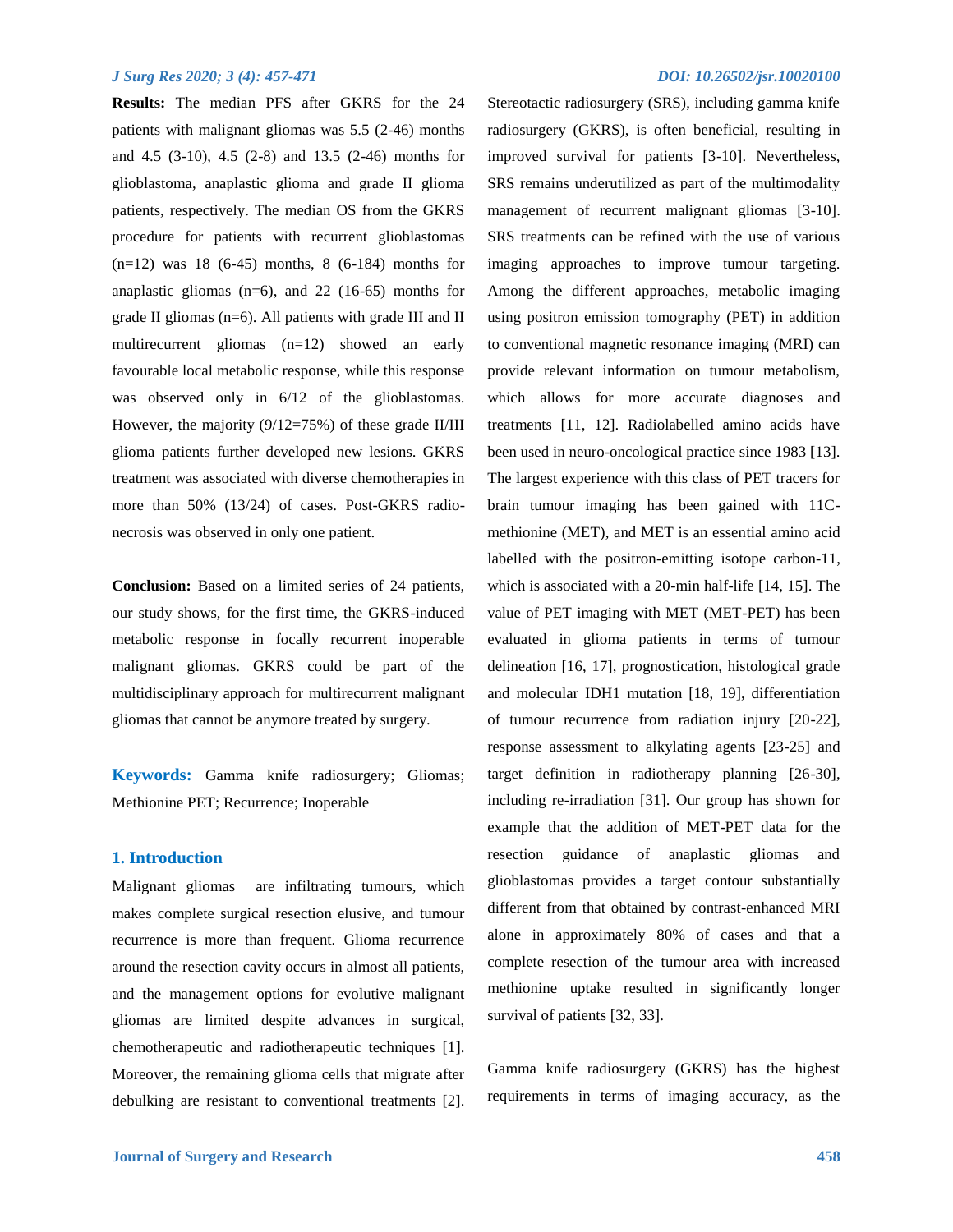treatment is applied in a single high-dose session with no spatial control other than medical imaging. However, discrepancies between lesion distributions on MET-PET and magnetic resonance imaging (MRI) in patients with malignant gliomas have been evident for more than 15 years [34]. Miwa et al. [34] demonstrated that biologic imaging helps to detect tumour infiltration in brain areas with a non-specific MRI appearance in a significant number of patients. In the current study, we retrospectively evaluated GKRS, with the inclusion of a MET-PET target, as a treatment option after standard therapies for adult multirecurrent inoperable malignant gliomas. This study also aims to assess the level and timing of the MET-PET response after GKRS, local and distant tumour progression, progression-free survival, overall survival from the GKRS procedure and toxicity. GKRS was performed as part of the multimodality management of patients with recurring malignant gliomas at inoperable stage and was combined with other therapies.

#### **2. Patients and Methods**

#### **2.1 Patients**

All patients included since 2000 in the glioma database of our Gamma Knife Unit (Erasme Hospital/Brussels, Belgium) were retrospectively reviewed. All patients underwent standard multimodal treatments: surgery( ies), radio- and/or chemotherapies, including the Stupp temozolomide-based protocol for glioblastomas [35] (Table 1). Radiosurgery treatment was planned on a Leksell GammaPlan platform to which MRI and MET-PET data files were imported. T1, T2, FLAIR, and T1 with contrast MRI sequences were acquired on Philips, ACSNT1.5, Intera 1.5 and Achieva 15 scans, and PET data were acquired on Philips. Images were collected 20 minutes after the injection of 555 MBq of MET. For treatment planning, all areas with either contrast enhancement on T1 or increased MET uptake within an area of increased FLAIR signals were considered targets. On MET-PET images, lesions were visually delineated using colour thresholding derived from a previous study [36].

Patients who were lost to follow-up or who had missing data were excluded from the study. This study was approved by the local ethics committee review board (P2019/199) of the Erasme Hospital. Since 2000, 72 adult patients (age 25-64) with malignant gliomas have been treated in our unit by GKRS using PET data. Our series included 50 grade IV glioblastomas, 12 grade III anaplastic gliomas and 10 grade II gliomas. We excluded 38 glioblastomas from this series for the following reasons: 22 patients did not receive the Stupp protocol after surgery because they underwent surgery before 2005; 14 patients had incomplete clinical followup; one patient was targeted by means of FDG-PET instead of MET-PET, and the remaining patient was treated with GKRS as a boost during radiotherapy. Six patients with anaplastic gliomas and 4 patients with grade II gliomas were also excluded from our final analysis because of missing metabolic data. Our final study group thus includes 24 adult patients with recurrent malignant gliomas, including 12 glioblastomas, 6 anaplastic gliomas and 6 grade II gliomas. These patients were all treated between May 2007 and September 2018.

For each patient, the following data were collected: sex; age at diagnosis; previous treatment including surgical procedures, radiotherapy and chemotherapies; functional status prior to GKRS (assessed using the Karnofsky Performance Status (KPS)); postradiosurgical complications; adjuvant therapies associated with GKRS; follow-up data; time interval for the local response evaluated by MET-PET; time for the local and at-distance recurrence (progression-free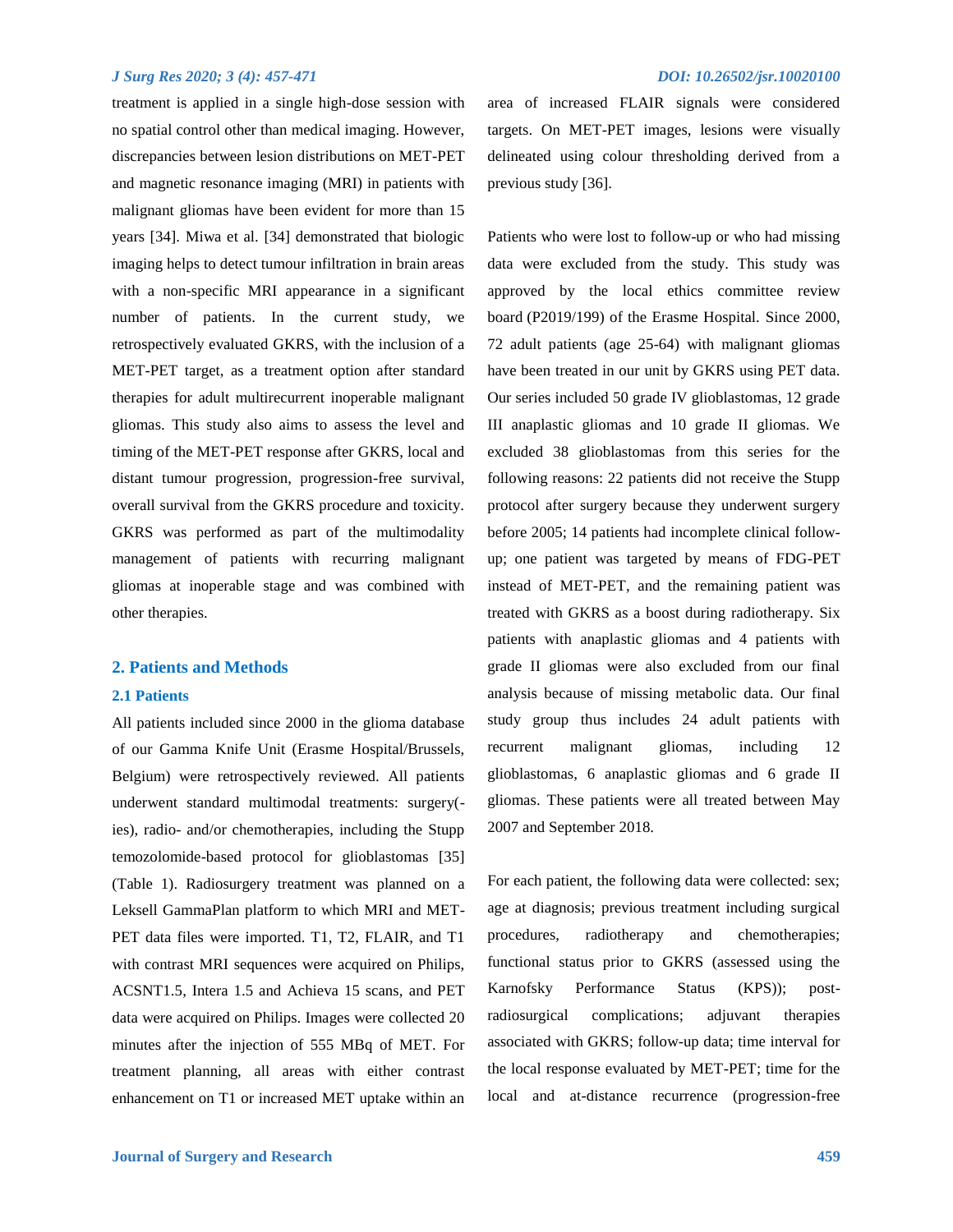survival (PFS)); and overall survival (OS) after GKRS. The molecular characteristics of the gliomas included only the status of the 1p19q co-deletion. Other molecular characteristics (isocitrate dehydrogenase status and O(6) methylguanine methyltransferase methylation status) were not evaluated because data were missing for the majority of the patients.

### **3. Results**

#### **3.1 Demographics**

The patient demographics are summarized in Table 1 and detailed in Table S1 (supplementary data). Thirteen patients (54%) received second- or third-line chemotherapy associated with GKRS (Table S1). Seven glioblastoma patients received either temozolomide (TMZ) (3), lomustine (Lom) (3) or carboplatine (Platine) (1). Three grade III glioma patients received either TMZ (2) or the combination of procarbazine, Lom and vincristine (PCV) (1), and 3 grade II glioma patients received Lom (1), TMZ (1) or PCV (1) (Table S1).

#### **3.2 Outcome**

The PFS after GKRS and the OS from the GKRS procedure are summarized in Table 2 and detailed in Table S1 (supplementary data). Of the 12 glioblastoma patients locally treated by GKRS at recurrence, 6 patients had an early unfavourable response (5 with local evolution and one at-distance of the treated area) at the first MET-PET follow-up (3 months), 6 patients had a long-term metabolic response for  $\geq 6$  months, 4 patients developed local evolution of the disease and 2 patients developed multiple new distant lesions after 6 months (Table S1). Figures 1 and 2 illustrate the representative GKRS treatment plan and the metabolic follow-up for the glioblastoma patients. All 6 grade III GKRS-treated gliomas showed a local, early metabolic response by MET-PET (between 2 and 4 months), but

all 6 had developed either new lesions at the first follow-up  $(2-5 \text{ mo})$   $(N=4)$  or local recurrence at the second follow-up  $(6-8 \text{ mo})$   $(N=2)$  (Tables 2 and S1 for details). All 6 grade II GKRS-treated gliomas showed a local, early metabolic response by MET-PET (at 2 to 6 months posttreatment). Two patients showed remote, early (2-4 mo) new lesions (patients 20 and 23 in Table S1) without local recurrence. Systemic treatment was indicated, and the prognosis was good (OS 33 and 25). Two patients showed stable disease for more than 1 year without treatment (patients 21 and 22). Two patients showed stable disease for more than 1 year with chemotherapy associated with GKRS (patients 19 and 24 in Table S1). Only one patient with local recurrence after a response of more than one year was treated by surgery (patient 22). Two patients with pluri-focal evolution were treated by radiotherapy. One patient that had been previously irradiated on the operative field developed radio-necrosis 7 months after GKRS treatment (patient 23). Figure 3 illustrates a patient with a long-term metabolic response.

Post-GKRS radio-necrosis was observed in only one patient (patient number 23 in Table S1) with a history of previous external brain radiotherapy at a dose of 50.4 Gy for an oligodendroglioma grade II 5 years earlier. Radiologically, the patient presented with cerebral oedema 7 months after GKRS (20 Gy), and radionecrosis was confirmed by histological analysis. Salvage palliative surgery was performed after GKRS in 6 cases (2 glioblastomas, 1 grade III and 3 grade II gliomas) in 5 patients due to local progression on MRI (using the RANO criteria) confirmed by metabolic PET-MET; imaging signs were associated with neurological symptoms (focal neurological deficit or seizures) in 2 patients and with symptomatic radio-necrosis in one patient.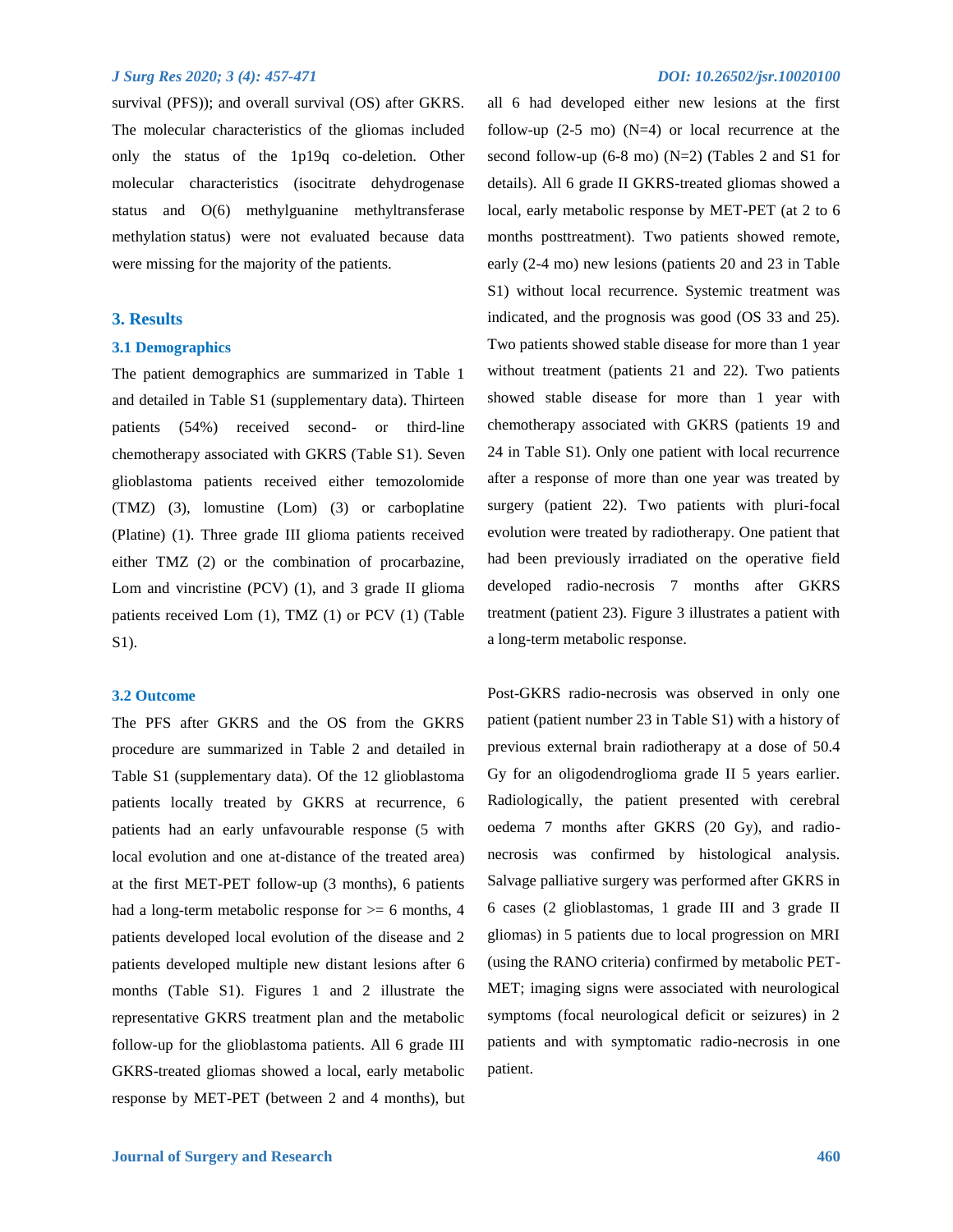|                                                | All gliomas                   | <b>Grade IV gliomas</b>      | <b>Grade III gliomas</b>    | <b>Grade II gliomas</b>     |  |
|------------------------------------------------|-------------------------------|------------------------------|-----------------------------|-----------------------------|--|
| <b>Number of patients</b>                      | 24                            | 12                           | 6                           | 6                           |  |
| <b>Sex</b>                                     | $10 M (42\%)$ ; $14 F (58\%)$ | $9 M (75\%)$ ; 3 F (25%)     | $3 M (50\%)$ ; $3 F (50\%)$ | $4 M (67\%)$ ; $2 F (33\%)$ |  |
| <b>Median Age (years)</b>                      | 49.5 (extremes 25-64)         | 53 (extremes 36-64)          | 42.5 (extremes 37-57)       | 45.5 (extremes 25-63)       |  |
| <b>Histological characteristics</b>            |                               | 10 primary IV                | 4 OIII                      | 3 OII                       |  |
|                                                |                               | 2 IV <sub>2</sub>            | $2$ AIII                    | $3 \text{ } AH$             |  |
| conventional RT before GKRS                    | 21                            | All 12                       | All $6$                     | 3                           |  |
| <b>Median KPS before GKRS</b>                  | 70 (extremes 60-100)          | 75 (extremes 60-100)         | 70 (extremes 60-90)         | 75 (extremes 70-100)        |  |
| Average time from histological                 | 58 (extremes 0-252)           | 19.5 (extremes 5-170)        | 46 (extremes 0-252)         | 125 (extremes 96-208)       |  |
| diagnosis to GKRS (mo)                         |                               |                              |                             |                             |  |
| <b>Median GKRS</b> dose (Gy)                   | 15 (extremes 15-24)           | 16 (extremes 15-20)          | 15 (extremes 15-20)         | 18 (extremes 15-24)         |  |
| Median GKRS targeted volume (mm <sup>3</sup> ) | 6517 (extremes 587-28383)     | 5565,5 (extremes 2932-18193) | 7967 (extremes 1013-28383)  | 4394,5 (extremes 587-9228)  |  |

Abbreviations: AIII: anaplastic astrocytoma; AII: astrocytoma; F: female; GKRS: gamma knife radiosurgery; KPS: Karnofsky Performance Status; M: male; mo: months; OIII: anaplastic oligodendroglioma; OII: oligodendroglioma; RT: radiotherapy; IV: glioblastoma; IV2: secondary glioblastoma

### **Table 1:** Patient demographics.

|                                | Grade IV gliomas $(n=12)$ | Grade III gliomas $(n=6)$ | Grade II gliomas $(n=6)$ |
|--------------------------------|---------------------------|---------------------------|--------------------------|
| <b>Median PFS</b> (mo)         | $4.5$ (extremes $3-10$ )  | $4.5$ (extremes 2-8)      | 13.5 (extremes 2-46)     |
| <b>Median OS</b> (mo)          | 17.5 (extremes 6-45)      | 8 (extremes 6-184)        | 21.5 (extremes 16-65)    |
| Early local metabolic response | $6/12$ (3 mo)             | All $6/6$ (2-4 mo)        | All $6/6$ (2-6 mo)       |
| Long term metabolic response   | $6/12$ (6 mo)             | $0(6-8 \text{ mo})$       | $4 (> 12 \text{ mo})$    |

Abbreviations: GKRS: gamma knife radiosurgery; mo: months; OS: overall survival; PFS: progression free survival

**Table 2:** Outcome.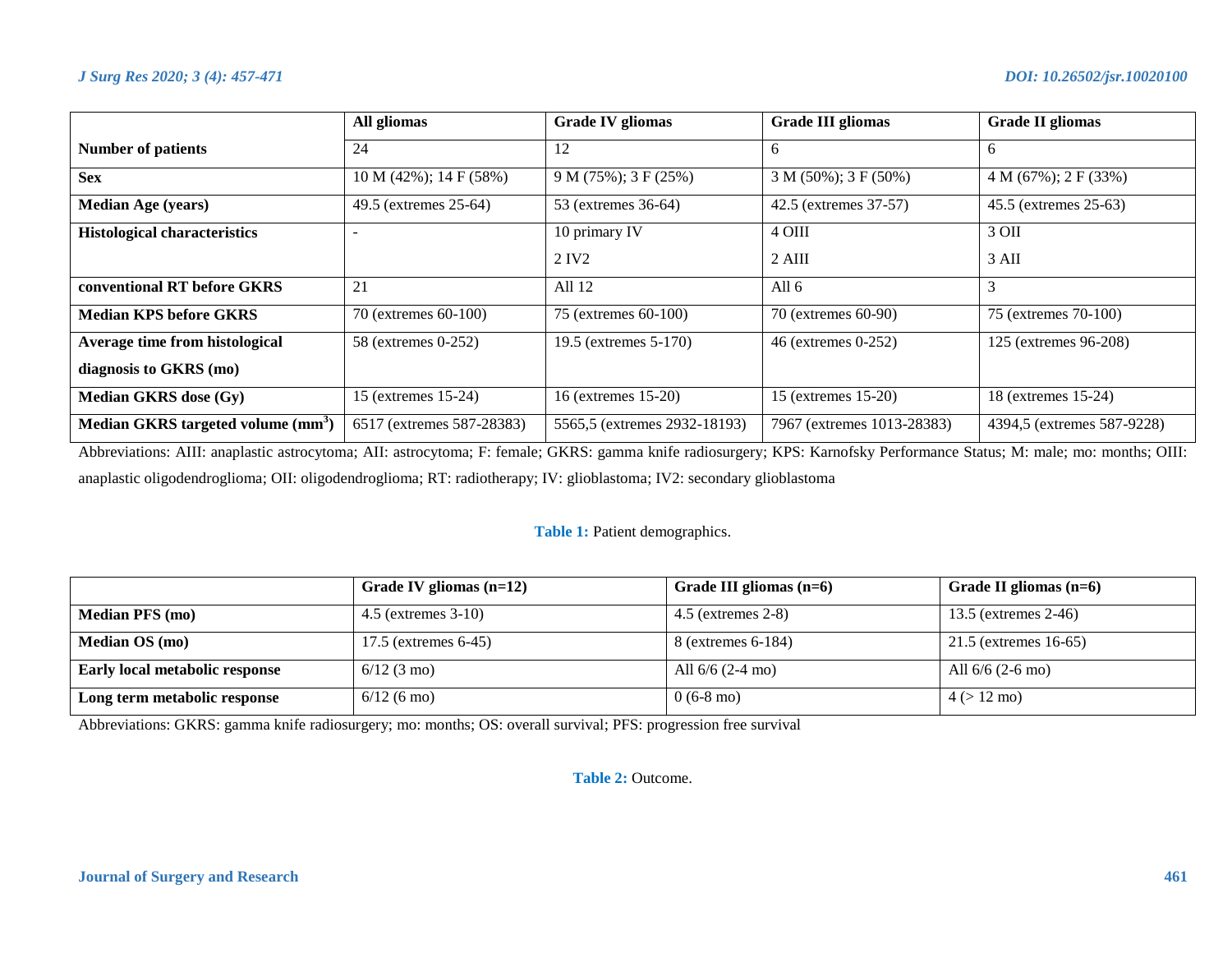

**Figure 1:** A 36-year-old patient with a glioblastoma (patient 6 in Table S1) already treated by the Stupp protocol after a cerebral biopsy presented with a radiological progression located in the corpus callosum 2 years after her diagnosis (arrows). A GKRS treatment, 15 Gy on a volume of 9716 mm<sup>3</sup> including the MET-PET target, was performed. Aa: MRI reformatted axial FLAIR; Ab: reformatted axial T1-weighted with contrast and Ac: MET-PET study performed on the day of the GKRS treatment; B and C show the same sequences 3 and 6 months after GKRS, respectively. Three months after GKRS, MET-PET (Bc) indicated suspected local failure. Six months after the GKRS treatment, all exams confirmed the progression (C: same sequences).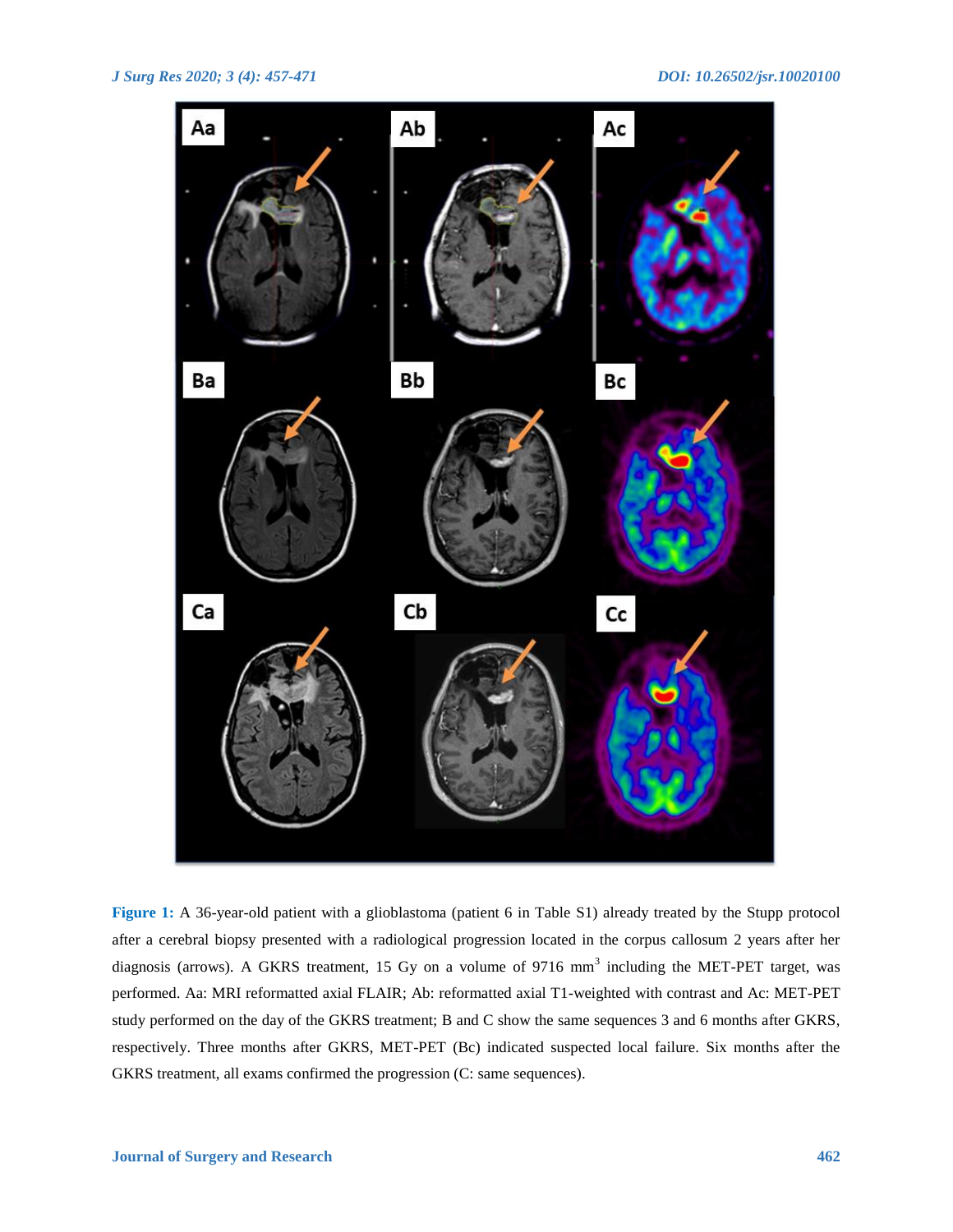

**Figure 2:** A 42-year-old patient (patient 7 in Table S1) already treated by the Stupp protocol for left temporal glioblastoma after large surgery presented with a radiological progression located in the operative cavity wall 6 months after her diagnosis (2 spots, arrows). A GKRS treatment, 15 Gy covering a total volume of 2932 mm<sup>3</sup> including the 2 MET-PET targets, was performed. Aa: MRI reformatted axial FLAIR, Ab: reformatted axial T1 weighted with contrast and Ac: MET-PET study on the day of the GKRS treatment (2 targets, arrows). B and C show the same sequences 3 and 6 months after GKRS, respectively. Three months (B) and 6 months (C) after GKRS, the metabolic exams revealed a local response. However, six months after the treatment, the MRI and MET PET exams revealed remote progression (Da and Dc: axial T1-weighted with contrast and Db and Dd: MET-PET).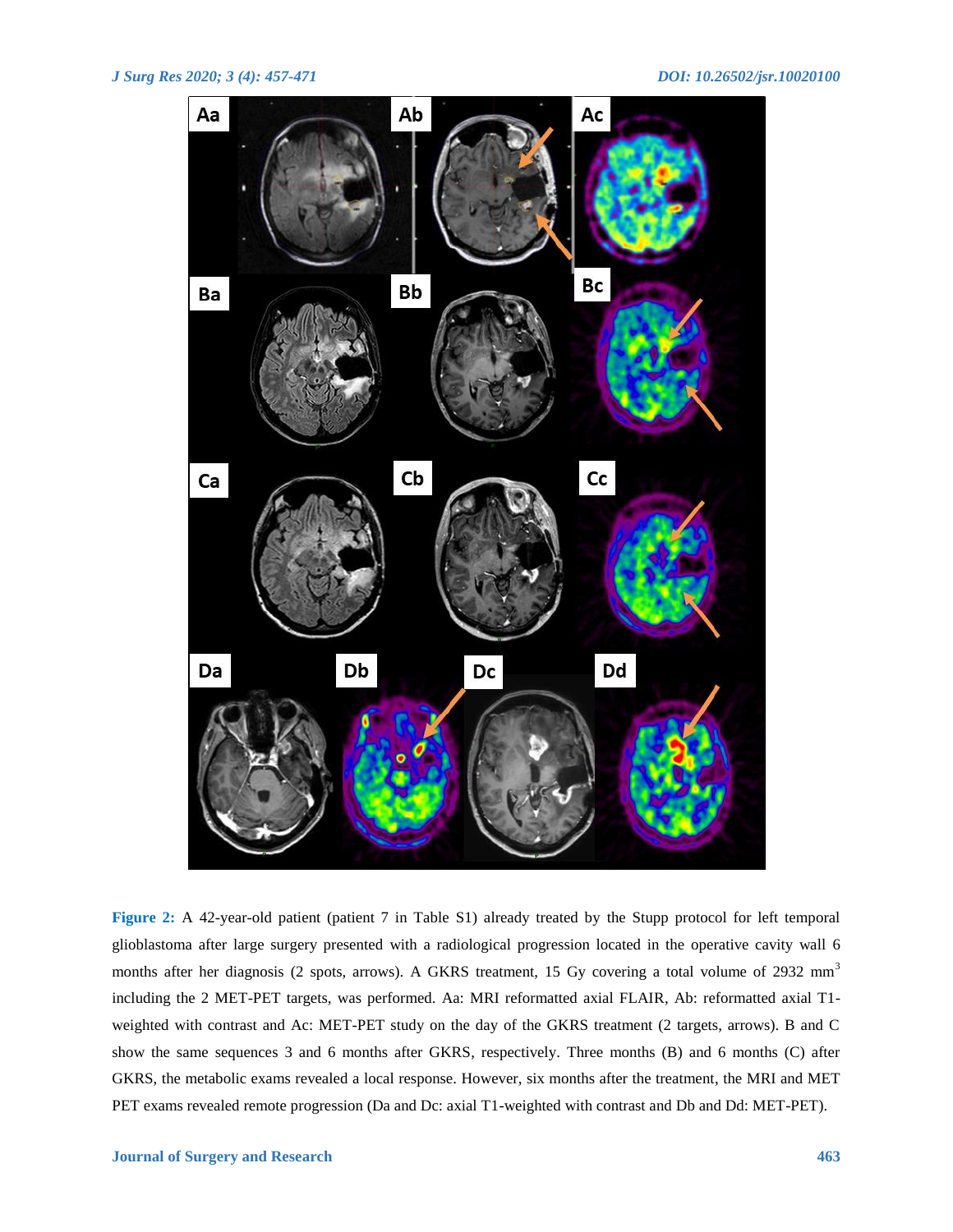

**Figure 3:** A 63-year-old patient with a grade II evolutive astrocytoma (AII) (patient 19 in Table S1) already treated by PCV chemotherapy, radiotherapy and TMZ chemotherapy after large surgical resection received GKRS treatment 20 Gy on a volume of 2312 mm<sup>3</sup> including the MET-PET target (arrow). Aa: MRI reformatted axial FLAIR, Ab: reformatted axial T1-weighted with contrast and Ac: MET-PET study performed on the day of the GKRS treatment. B, C and D show the same sequences 3, 6 and 12 months after GKRS: long-term local response.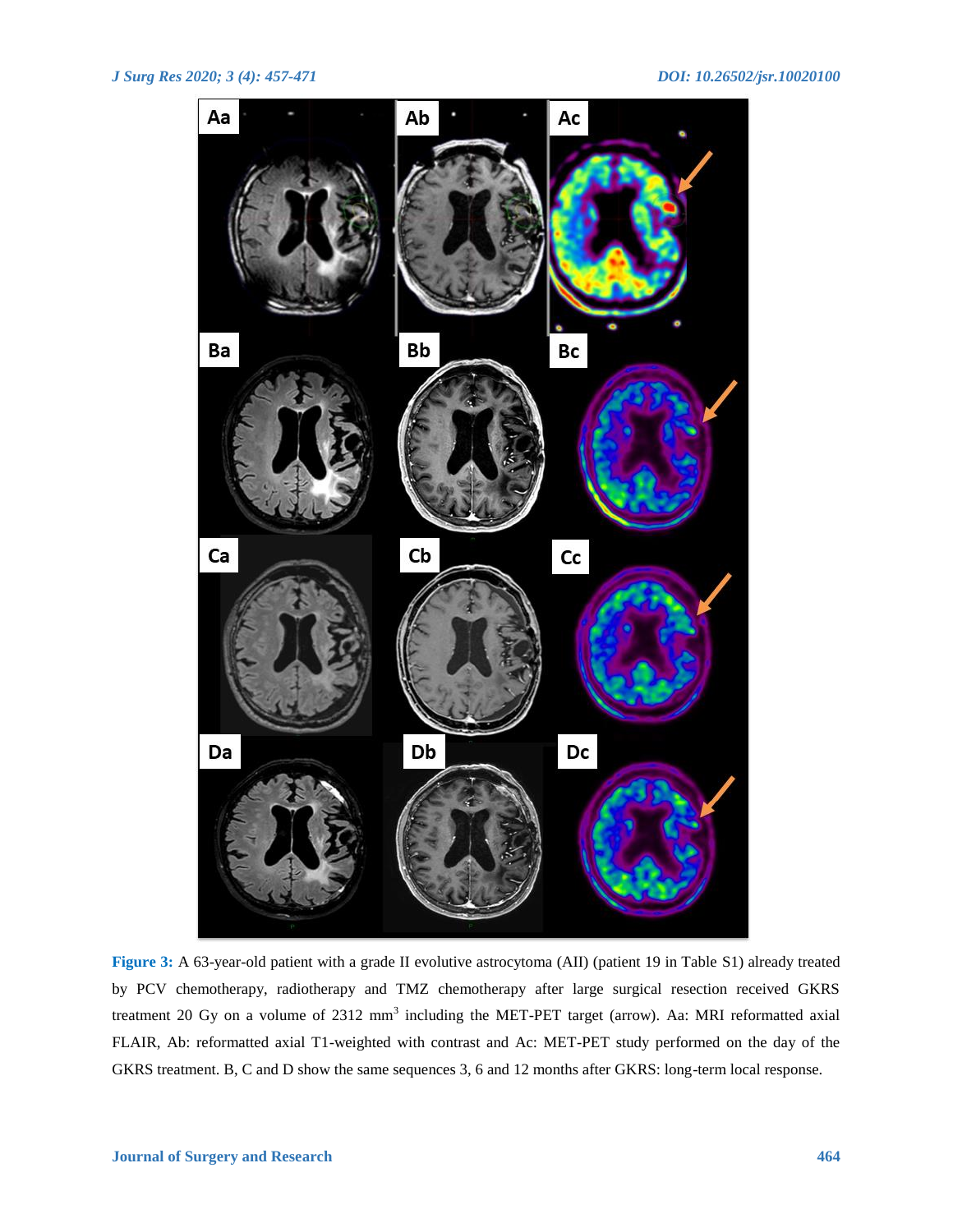#### **4. Discussion**

The management of multirecurrent malignant gliomas is challenging due to their spatial and temporal heterogeneity, ability to infiltrate the surrounding brain tissue and interaction with the tumour microenvironment [37, 38]. Numerous recent clinical trials using second-line chemotherapy [39, 40] or immunotherapy [41, 42] have failed to improve survival. The efficacy of GKRS at recurrence can also be of limited efficacy mainly due to the highly infiltrative nature of the gliomas. GKRS limited efficacy can also be linked to the difficult interpretation of the morphological changes demonstrated on classical neuroimaging after primary treatment of gliomas, leading to a high level of incertitude in the definition of recurrent lesions as targets for GKRS treatment. The discrepancy between lesion distributions on MET-PET and MRI in patients with malignant gliomas has been stressed in the literature [34] and is well demonstrated in a preliminary account of our experience with MET-PET integration in GKRS planning [43]. A study on 79 glioblastoma patients revealed that the metabolically active tumour volume on metabolic images prior to histological diagnosis is considerably larger than the volume of contrast enhancement (median volumes 23.8 ml versus 13.5 ml) [44]. We therefore took the option to integrate metabolic images by means of MET-PET to the GKRS planning of multirecurrent inoperable malignant gliomas and to follow the metabolic response after treatment. Such integration has already been proven useful for classical or conformal radiation therapy and carbon ion therapy of gliomas [26, 28, 30, 31, 45]. To the best of our knowledge, this is the first study evaluating the metabolic response of GKRS for recurrent grade II and III gliomas.

In our current retrospective study based on 24 adult multirecurrent malignant glioma patients, we observed

that all patients with grades III and II recurrent gliomas demonstrated an early favourable local metabolic response to GKRS, while this outcome was only the case for 50% of the glioblastoma patients (Table 2). However, due to the infiltrative nature of these tumours, the majority (75%) of these grade II and III glioma patients developed new lesions. Several recent publications have studied the indication, efficacy and radio-necrosis risk of GKRS for recurrent grade IV glioblastomas [3-7, 46-49]. In our small series we observed only one case of radio-necrosis in a grade II glioma after previous external brain radiotherapy.

In our study including 12 recurrent glioblastomas, we observed that half of them demonstrated long-term metabolic control for more than 6 months. However, the other half presented early evolution after 3 months with either local failure or distant lesions. The median PFS for this glioblastoma population is 4.5 months. In the study by Frischer et al. on 42 recurrent glioblastomas, the time to radiological progression after GKRS was 4.4 months and mainly occurred beyond the GKRSirradiated area [6]. In our series, the marginal dose was always equal to or greater than 15 Gy. In the retrospective large study of Niranjan et al. on 297 patients with recurrent or residual glioblastomas treated by GKRS, the important prognostic variables included tumour volume  $<$ 14 cm3, marginal radiation dose of  $>$ = 15 Gy and younger age (<60 years) of the patients [3]. In this series, adverse radiation effects were noted in 23% of cases and were mainly controlled with corticosteroids [3]. The study by Imber et al. (2017) on 174 recurrent glioblastomas also confirmed that young age, small recurrence, and high prescription dose were prognostic variables for a lower risk of symptomatic secondary effects [7]. It was recently shown in a small cohort of 9 patients with recurrent glioblastoma that a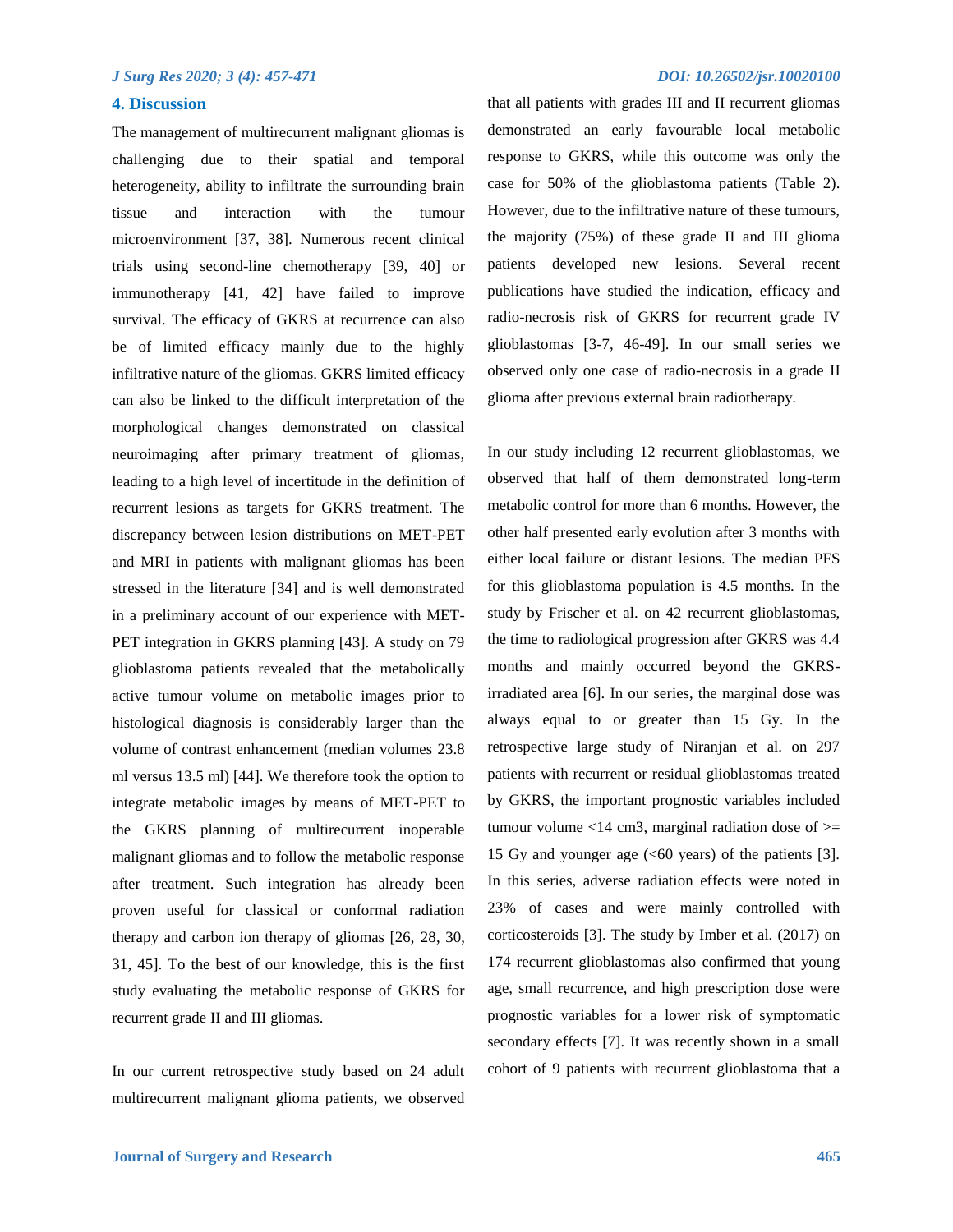single dose of bevacizumab prior to GKRS permitted safe prescription dose escalation up to 22 Gy [47].

Because of the infiltrative nature of the disease, 54% of our patients received second- or thirdline chemotherapy associated with GKRS as we frequently performed after a surgery. Our series is therefore heterogeneous and it is difficult to ascertain if the limited response that we have is because of the GKRS or chemotherapy, or both. A single centre prospective phase II study is currently assessing the safety and efficacy of the addition of early stereotactic GKRS for residual tumours after surgery (and the standard treatment) of newly diagnosed glioblastoma [50]. All patients will receive GKRS with 15 Gy (prescribed to the 50% isodose enclosing all residual tumour areas) early (within 24-72 h) after surgery.

#### **5. Conclusion**

Our study aims to highlight the potential of using metabolically targeted GKRS in the multimodality management of inoperable malignant glioma local recurrence. Based on a limited series of 24 patients, the current study demonstrates the GKRS-induced metabolic response in multirecurrent malignant gliomas. Because GKRS could be part of the multidisciplinary approach for multirecurrent malignant gliomas that cannot be anymore treated by surgery, we will evaluate the actual benefits of GKRS in patients with malignant glioma local recurrence in a prospective controlled clinical trial.

### **Declarations**

Not applicable.

#### **Funding**

This study was made possible thanks to a grant from Dominique Jonckheere, Tom, a member of the Beatles'

Empire. This work was supported by the Fonds Erasme (Brussels, Belgium) and the Association Vinçotte Nuclear (AVN, Brussels, Belgium).

#### **References**

- 1. Weller M, van den Bent M, Tonn JC, et al. European Association for Neuro-Oncology (EANO) Task Force on Gliomas. European Association for Neuro-Oncology (EANO) guideline on the diagnosis and treatment of adult astrocytic and oligodendroglial gliomas. Lancet Oncol 18 (2017): 315-329.
- 2. Lefranc F, Le Rhun E, Kiss R, et al. Glioblastoma quo vadis: Will migration and invasiveness reemerge as therapeutic targets? Cancer Treat Rev 68 (2018): 145-154.
- 3. Niranjan A, Monaco EA III, Kano H, et al. Stereotactic Radiosurgery in the Multimodality Management of Residual or Recurrent Glioblastoma Multiforme. Prog Neurol Surg 31 (2018): 48-61.
- 4. Sutera PA, Bernard ME, Gill BS, et al. Salvage stereotactic radiosurgery for recurrent gliomas with prior radiation therapy. Future Oncol 13 (2017): 2681-2690.
- 5. Holt DE, Bernard ME, Quan K, et al. Salvage stereotactic radiosurgery for recurrent glioblastoma multiforme with prior radiation therapy. J Cancer Res Ther 12 (2016): 1243- 1248.
- 6. Frischer JM, Marosi C, Woehrer A, et al. Gamma Knife Radiosurgery in Recurrent Glioblastoma. Stereotact Funct Neurosurg 94 (2016): 265-272.
- 7. Imber BS, Kanungo I, Braunstein S, et al. Indications and Efficacy of Gamma Knife Stereotactic Radiosurgery for Recurrent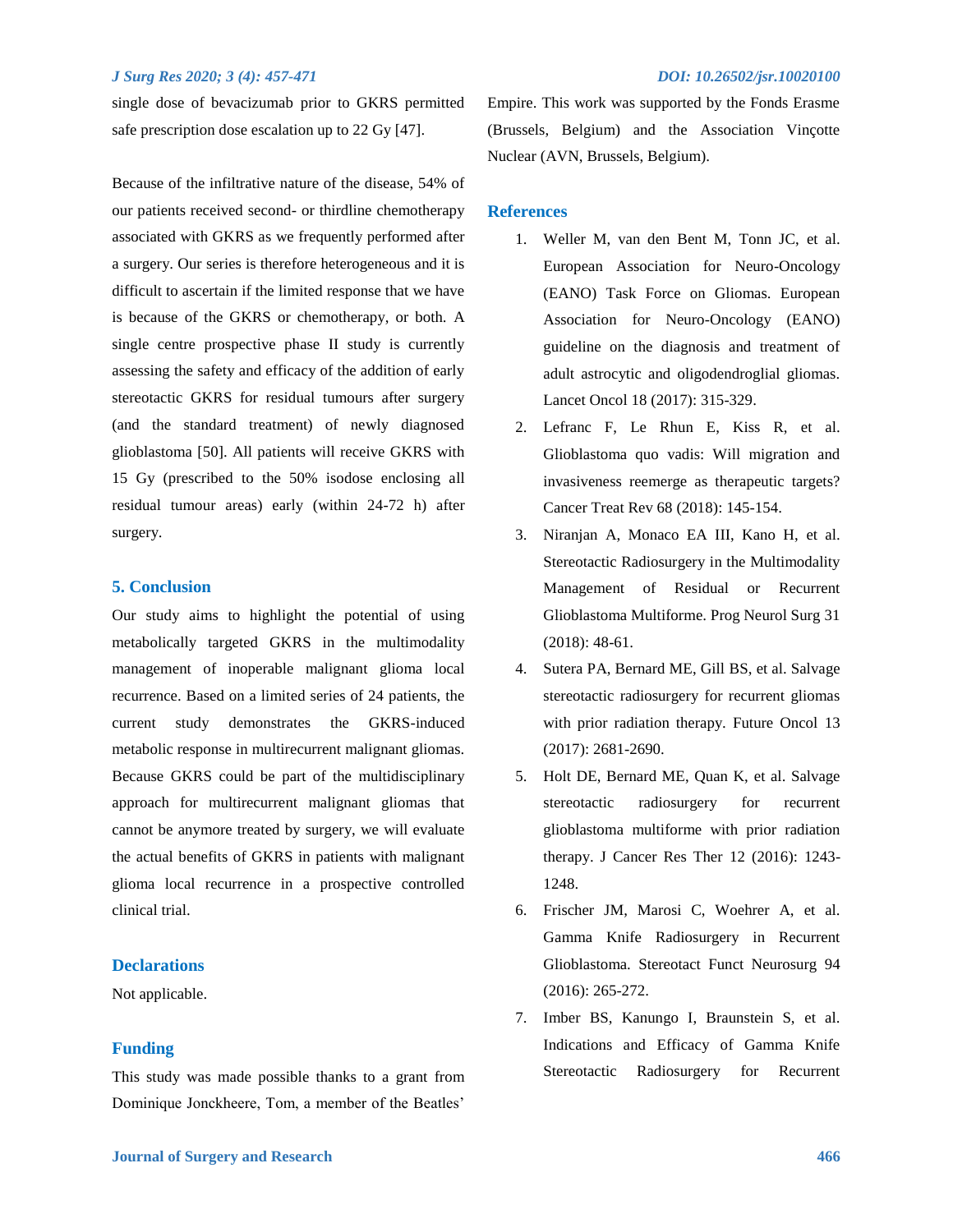Glioblastoma: 2 Decades of Institutional Experience. Neurosurgery 80 (2017): 129-139.

- 8. Sadik ZHA, Hanssens PEJ, Verheul JB, et al. Gamma Knife Radiosurgery for Recurrent Gliomas. J Neurooncol 140 (2018): 615-622.
- 9. Elaimy AL, Mackay AR, Lamoreaux WT, et al. Clinical Outcomes of Gamma Knife Radiosurgery in the Salvage Treatment of Patients With Recurrent High-Grade Glioma. World Neurosurg 80 (2013): 872-878.
- 10. Morris SL, Zhu P, Rao M, et al. Gamma Knife Stereotactic Radiosurgery in Combination With Bevacizumab for Recurrent Glioblastoma World Neurosurg 127 (2019): 523-533.
- 11. Goldman S, Pirotte BJ. Brain tumors. Methods Mol Biol 727 (2011): 291-315.
- 12. Galldiks N, Law I, Pope WB, et al. The use of amino acid PET and conventional MRI for monitoring of brain tumor therapy. Neuroimage Clin 13 (2016): 386-394.
- 13. Bergström M, Collins VP, Ehrin E, et al. Discrepancies in brain tumor extent as shown by computed tomography and positron emission tomography using [68Ga]EDTA, [11C]glucose, and [11C]methionine. J Comput Assist Tomogr 7 (1983): 1062-1066.
- 14. Galldiks N, Langen KJ, Pope WB. From the clinician's point of view - What is the status quo of positron emission tomography in patients with brain tumors? Neuro Oncol 17 (2015):1434-1444.
- 15. Herholz K, Langen KJ, Schiepers C, et al. Brain tumors. Semin Nucl Med 42 (2012): 356-370.
- 16. Kamson DO, Juhász C, Buth A, et al. Tryptophan PET in pretreatment delineation of newly-diagnosed gliomas: MRI and

histopathologic correlates. J Neurooncol 112 (2013): 121-132.

- 17. Venneti S, Dunphy MP, Zhang H, et al. Glutamine-based PET imaging facilitates enhanced metabolic evaluation of gliomas in vivo. Sci Transl Med 7 (2015): 274.
- 18. Kamson DO, Mittal S, Robinette NL, et al. Increased tryptophan uptake on PET has strong independent prognostic value in patients with a previously treated high-grade glioma. Neuro Oncol 16 (2014): 1373-1383.
- 19. Lopci E, Riva M, Olivari L, et al. Prognostic value of molecular and imaging biomarkers in patients with supratentorial glioma. Eur J Nucl Med Mol Imaging 44 (2017): 1155-1164.
- 20. Alkonyi B, Barger GR, Mittal S, et al. Accurate differentiation of recurrent gliomas from radiation injury by kinetic analysis of α-11C-methyl-L-tryptophan PET. J Nucl Med 53 (2012): 1058-1064.
- 21. Terakawa Y, Tsuyuguchi N, Iwai Y, et al. Diagnostic accuracy of 11C-methionine PET for differentiation of recurrent brain tumors from radiation necrosis after radiotherapy. J Nucl Med 49 (2008): 694-699.
- 22. Tsuyuguchi N, Takami T, Sunada I, et al. Methionine positron emission tomography for differentiation of recurrent brain tumor and radiation necrosis after stereotactic radiosurgery--in malignant glioma. Ann Nucl Med 18 (2004): 291-296.
- 23. Galldiks N, Kracht LW, Burghaus L, et al. Use of 11C-methionine PET to monitor the effects of temozolomide chemotherapy in malignant gliomas. Eur J Nucl Med Mol Imaging 33 (2006): 516-524.
- 24. Galldiks N, Kracht LW, Burghaus L, et al. Patient-tailored, imaging-guided, long-term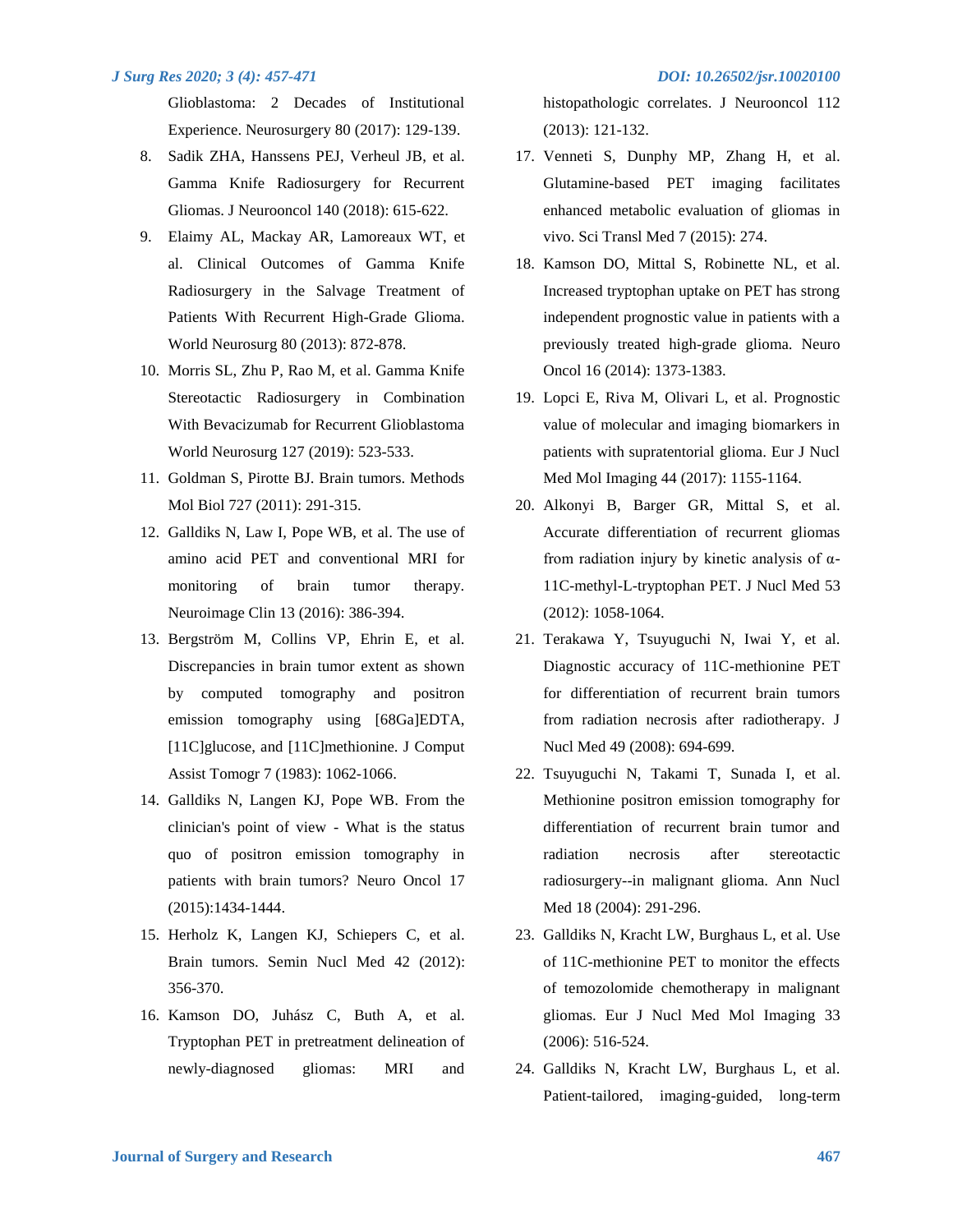temozolomide chemotherapy in patients with glioblastoma. Mol Imaging 9 (2010): 40-46.

- 25. Galldiks N, Langen KJ. Amino Acid PET An Imaging Option to Identify Treatment Response, Posttherapeutic Effects, and Tumor Recurrence? Front Neurol 7 (2016): 120.
- 26. Grosu AL, Weber WA, Riedel E, et al. L- (methyl-11C) methionine positron emission tomography for target delineation in resected high-grade gliomas before radiotherapy. Int J Radiat Oncol Biol Phys 63 (2005a): 64-74.
- 27. Matsuo M, Miwa K, Tanaka O, et al. Impact of [11C]methionine positron emission tomography for target definition of glioblastoma multiforme in radiation therapy planning. Int J Radiat Oncol Biol Phys 82 (2012): 83-89.
- 28. Iuchi T, Hatano K, Uchino Y, et al. Methionine Uptake and Required Radiation Dose to Control Glioblastoma. Int J Radiat Oncol Biol Phys 93 (2015): 133-140.
- 29. Navarria P, Reggiori G, Pessina F, et al. Investigation on the role of integrated PET/MRI for target volume definition and radiotherapy planning in patients with high grade glioma. Radiother Oncol 112 (2014): 425-429.
- 30. Mahasittiwat P, Mizoe JE, Hasegawa A, et al. l-[METHYL-(11)C] methionine positron emission tomography for target delineation in malignant gliomas: impact on results of carbon ion radiotherapy. Int J Radiat Oncol Biol Phys 70 (2008): 515-522.
- 31. Miwa K, Matsuo M, Ogawa S, et al. Reirradiation of recurrent glioblastoma multiforme using 11C-methionine PET/CT/MRI image fusion for hypofractionated stereotactic radiotherapy by

intensity modulated radiation therapy. Radiat Oncol 9 (2014): 181.

- 32. Pirotte B, Goldman S, Dewitte O, et al. Integrated positron emission tomography and magnetic resonance imaging-guided resection of brain tumors: a report of 103 consecutive procedures. J Neurosurg 104 (2006): 238-253.
- 33. Pirotte BJ, Levivier M, Goldman S, et al. Positron emission tomography-guided volumetric resection of supratentorial highgrade gliomas: a survival analysis in 66 consecutive patients. Neurosurgery 64 (2009): 471-481.
- 34. Miwa K, Shinoda J, Yano H, et al. Discrepancy between lesion distributions on methionine PET and MR images in patients with glioblastoma multiforme: insight from a PET and MR fusion image study. J Neurol Neurosurg Psychiatry 75 (2004): 1457-1462.
- 35. Stupp R, Hegi ME, Mason WP, et al. Effects of radiotherapy with concomitant and adjuvant temozolomide versus radiotherapy alone on survival in glioblastoma in a randomised phase III study: 5-year analysis of the EORTC-NCIC trial. Lancet Oncol 10 (2009): 459-466.
- 36. Tang BN, Van Simaeys G, Devriendt D, et al. Three-dimensional Gaussian model to define brain metastasis limits on 11C-methionine PET. Radiother Oncol 89 (2008): 270-277.
- 37. Seystahl K, Wick W, Weller M. Therapeutic options in recurrent glioblastoma-An update. Crit Rev Oncol Hematol 99 (2016): 389-408.
- 38. Poon CC, Sarkar S, Yong VW, et al. Glioblastoma-associated Microglia and Macrophages: Targets for Therapies to Improve Prognosis Brain 140 (2017): 1548- 1560.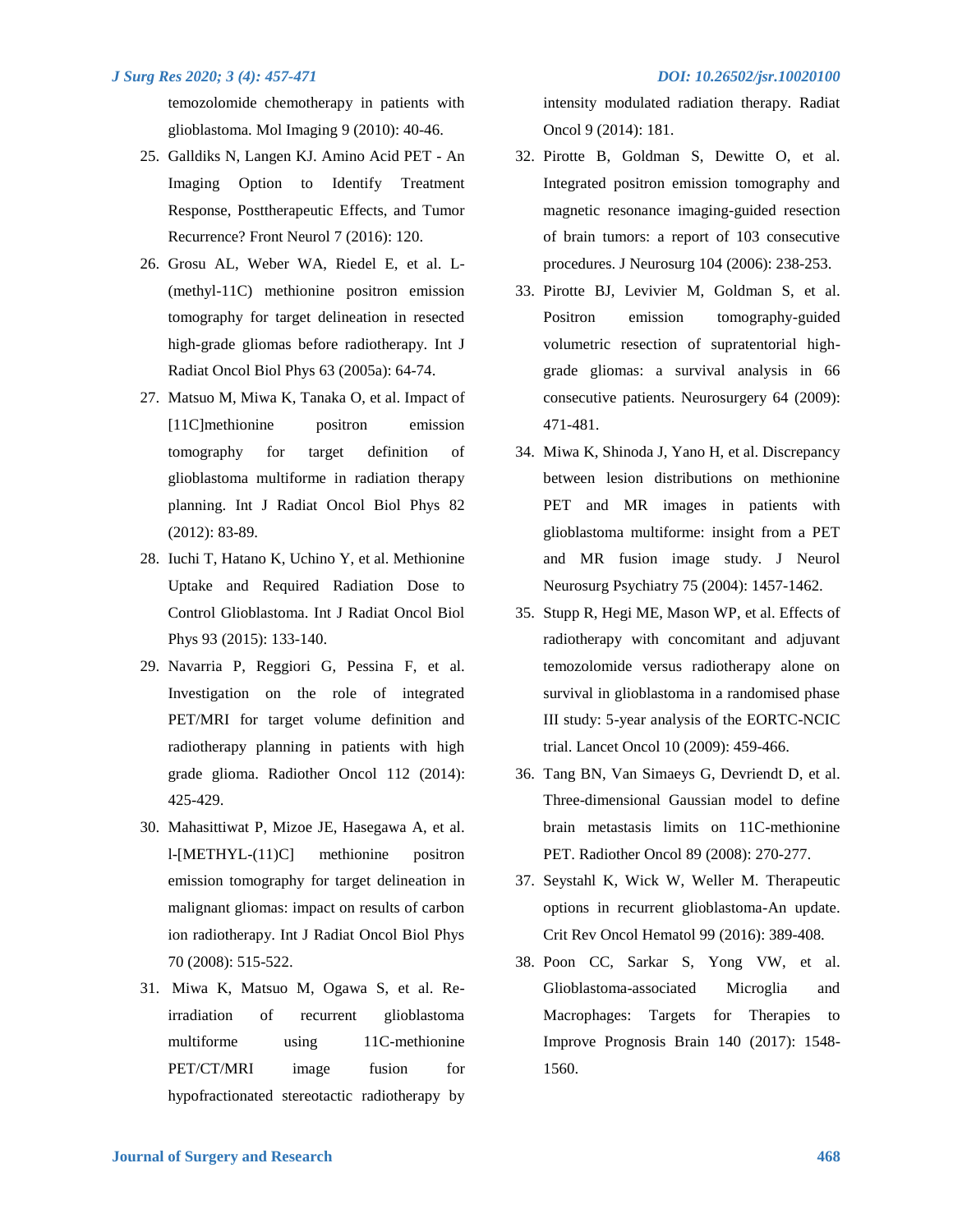- 39. Kim MM, Umemura Y, Leung D. Bevacizumab and Glioblastoma: Past, Present, and Future Directions Cancer J 24 (2018): 180- 186.
- 40. Wick W, Gorlia T, Bendszus M, et al. Lomustine and Bevacizumab in Progressive Glioblastoma N Engl J Med 377 (2017): 1954- 1963.
- 41. Reardon DA, Lassman AB, Van Den Bent M, et al. Efficacy and safety results of ABT-414 in combination with radiation and temozolomide in newly diagnosed glioblastoma. Neuro Oncol 19 (2017): 965-975.
- 42. Jackson CM, Choi J, Lim M. Mechanisms of Immunotherapy Resistance: Lessons From Glioblastoma. Nat Immunol 20 (2019): 1100- 1109.
- 43. Levivier M, Massager N, Wikler D, et al. Use of stereotactic PET images in dosimetry planning of radiosurgery for brain tumors: clinical experience and proposed classification. J Nucl Med 45 (2004): 1146-1154.
- 44. Suchorska B, Jansen NL, Linn J, et al. German Glioma Network. Biological tumor volume in 18FET-PET before radiochemotherapy correlates with survival in GBM. Neurology 84 (2015): 710-719.
- 45. Grosu AL, Weber WA, Franz M, et al. Reirradiation of recurrent high-grade gliomas

using amino acid PET (SPECT)/CT/MRI image fusion to determine gross tumor volume for stereotactic fractionated radiotherapy. Int J Radiat Oncol Biol Phys 63 (2005b): 511-519.

- 46. Niranjan A, Kano H, Iyer A, et al. Role of adjuvant or salvage radiosurgery in the management of unresected residual or progressive glioblastoma multiforme in the pre-bevacizumab era. J Neurosurg 122 (2015): 757-765.
- 47. Abbassy M, Missios S, Barnett GH, et al. Phase I Trial of Radiosurgery Dose Escalation Plus Bevacizumab in Patients With Recurrent/Progressive Glioblastoma. Neurosurgery 83 (2018): 385-392.
- 48. Shah JL, Li G, Shaffer JL, et al. Stereotactic Radiosurgery and Hypofractionated Radiotherapy for Glioblastoma. Neurosurgery 82 (2018): 24-34.
- 49. Redmond KJ, Mehta M. Stereotactic Radiosurgery for Glioblastoma. Cureus 7 (2015): e413.
- 50. Brehmer S, Grimm MA, Förster A, et al. Study Protocol: Early Stereotactic Gamma Knife Radiosurgery to Residual Tumor After Surgery of Newly Diagnosed Glioblastoma (Gamma-GBM). Neurosurgery 84 (2019): 1133-1137.

 $\bf(i)$ 

This article is an open access article distributed under the terms and conditions of the [Creative Commons Attribution \(CC-BY\) license 4.0](http://creativecommons.org/licenses/by/4.0/)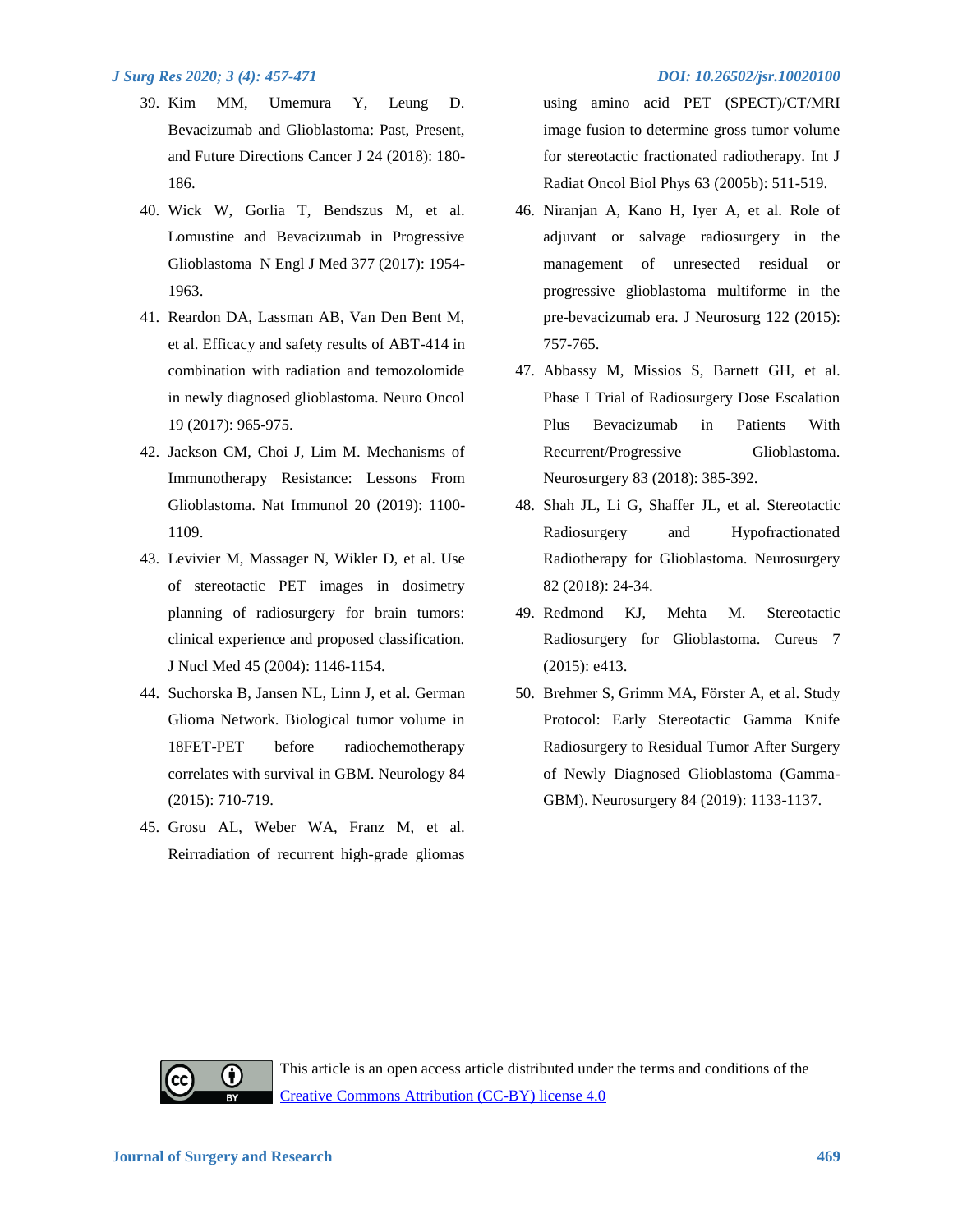# **Supplementary data**

| <b>Patient</b>          | <b>Sex</b>     | Age             | Glioma            | <b>Previous treatments</b> | KPS-            | <b>GKRS</b>     | <b>GKRS</b>  | <b>GKRS</b>                 | <b>PFS</b>     | <b>OS</b>       | Type of tumour           |
|-------------------------|----------------|-----------------|-------------------|----------------------------|-----------------|-----------------|--------------|-----------------------------|----------------|-----------------|--------------------------|
|                         |                | (Y)             | Grade             |                            | <b>GKRS</b>     | dose            | targeted vol | <b>Combined</b>             | (mo)           | (mo)            | progression              |
|                         |                |                 |                   |                            |                 | $(50\%)$        | (mm3)        | treatment                   |                |                 |                          |
| $\mathbf{1}$            | $\mathbf{F}$   | 60              | <b>IV</b>         | Stupp                      | 90              | 15              | 7500         | ÷.                          | 8              | $\overline{32}$ | Local and remote at 8 mo |
| $\overline{2}$          | $\mathbf F$    | 53              | $\overline{IV}$   | Stupp/2dRes                | 70              | $\overline{17}$ | 15960        | $\overline{\phantom{a}}$    | $\mathfrak{Z}$ | 6               | Local at 3 mo            |
| 3                       | M              | 45              | <b>IV</b>         | Stupp/lom                  | 80              | 15              | 6558         | Res                         | $\overline{3}$ | 8               | Remote at 3 mo           |
| $\overline{\mathbf{4}}$ | $\mathbf F$    | 61              | $\overline{IV}$   | Stupp                      | 60              | 15              | 18193        | $\mathbf{r}$                | 10             | 18              | Local at 10 mo           |
| 5                       | M              | 59              | $\overline{IV2}$  | Bi/PCV/Res/Stupp/lom       | 100             | $\overline{15}$ | 4257         | Lom                         | 6              | $\overline{36}$ | Local at 6 mo            |
| 6                       | ${\bf F}$      | 36              | <b>IV</b>         | Stupp                      | 100             | 15              | 9716         | <b>TMZ</b>                  | $\mathfrak{Z}$ | $\overline{45}$ | Local at 3 mo            |
| $\overline{7}$          | ${\bf F}$      | 42              | $\overline{IV}$   | Stupp                      | 80              | 15              | 2932         | Lom                         | 6              | 13              | Remote at 6 mo           |
| 8                       | M              | 64              | IV                | Stupp/2dRes/TMZ            | 70              | 20              | 4573         | <b>TMZ</b>                  | 3              | 32              | Local at 3 mo            |
| 9                       | ${\bf F}$      | $\overline{53}$ | IV2               | Stupp/2dRes/TMZ/lom        | $\overline{70}$ | $\overline{20}$ | 3867         | Lom                         | $8\,$          | $\overline{13}$ | Local at 8 mo            |
| 10                      | $\mathbf F$    | 46              | IV                | Stupp                      | 70              | 20              | 14955        | $\mathcal{L}^{\mathcal{A}}$ | $\mathfrak{Z}$ | 36              | Local at 3 mo            |
| 11                      | $\mathbf F$    | 51              | IV                | Stupp                      | 70              | 18              | 4251         | <b>TMZ</b>                  | $\mathfrak{Z}$ | 17              | Local at 3 mo            |
| 12                      | $\mathbf F$    | 54              | <b>IV</b>         | Stupp/2dRes/TMZ/lom        | 80              | $20\,$          | 3750         | Platine                     | $\tau$         | Alive           | Local at 7 mo            |
|                         |                |                 |                   |                            |                 |                 |              |                             |                | (9)             |                          |
| 13                      | ${\bf F}$      | $\overline{52}$ | $\overline{OIII}$ | Res/RT/TMZ/PCV             | 90              | $\overline{15}$ | 7901         | <b>PCV</b>                  | 6              | 7               | Local at 6 mo            |
| 14                      | $\mathbf M$    | 42              | OIII              | Res/RT                     | 70              | 15              | 1013         | $\blacksquare$              | $\sqrt{2}$     | 27              | Remote at 2 mo           |
| 15                      | $\overline{M}$ | $\overline{37}$ | OIII              | Res/RT/TMZ                 | $\overline{70}$ | $\overline{15}$ | 28383        | $\overline{\phantom{a}}$    | $8\,$          | Alive           | Local at 8 mo            |
|                         |                |                 |                   |                            |                 |                 |              |                             |                | (184)           |                          |
| 16                      | $\mathbf{M}$   | 57              | OIII              | Res/RT/TMZ/PCV             | 70              | 15              | 8033         | $\overline{\phantom{a}}$    | $\mathfrak{Z}$ | 6               | Remote at 3 mo           |
| 17                      | ${\bf F}$      | 38              | $\rm{AIII}$       | Res/RT/2dRes/              | 70              | 20              | 1438         | <b>TMZ</b>                  | $\overline{4}$ | Alive           | Remote at 4 mo           |
|                         |                |                 |                   | 3rdRes/TMZ                 |                 |                 |              |                             |                | (9)             |                          |